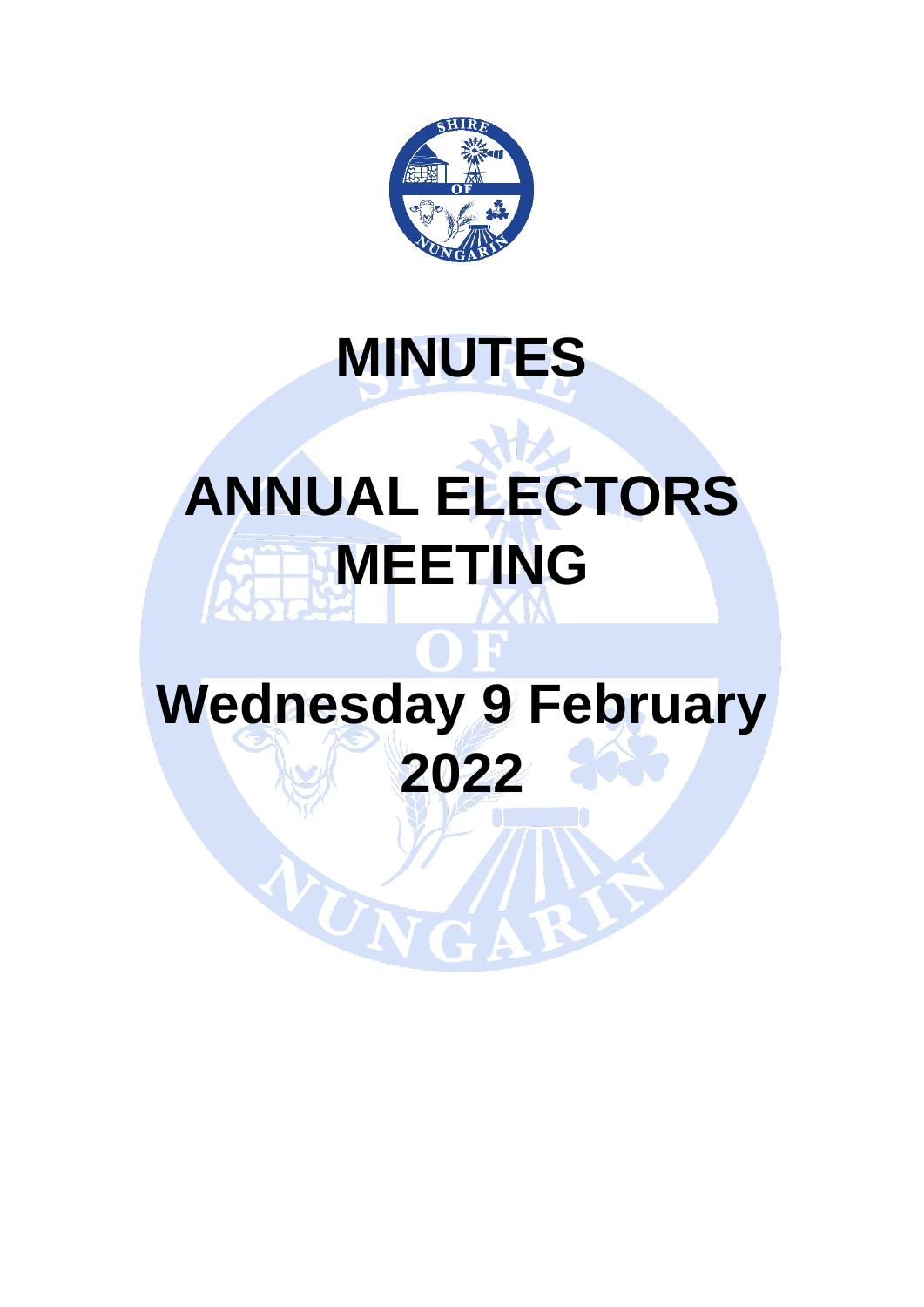## **TABLE OF CONTENTS**

| 2.1     |                                                                         |  |
|---------|-------------------------------------------------------------------------|--|
|         |                                                                         |  |
|         |                                                                         |  |
| $3-$    |                                                                         |  |
| $4_{-}$ | <b>CONFIRMATION OF MINUTES FROM PREVIOUS ANNUAL ELECTORS MEETING. 4</b> |  |
|         | 5. RECEIPT OF THE ANNUAL REPORT FOR THE 2020/21 FINANCIAL YEAR 4        |  |
|         |                                                                         |  |
|         |                                                                         |  |

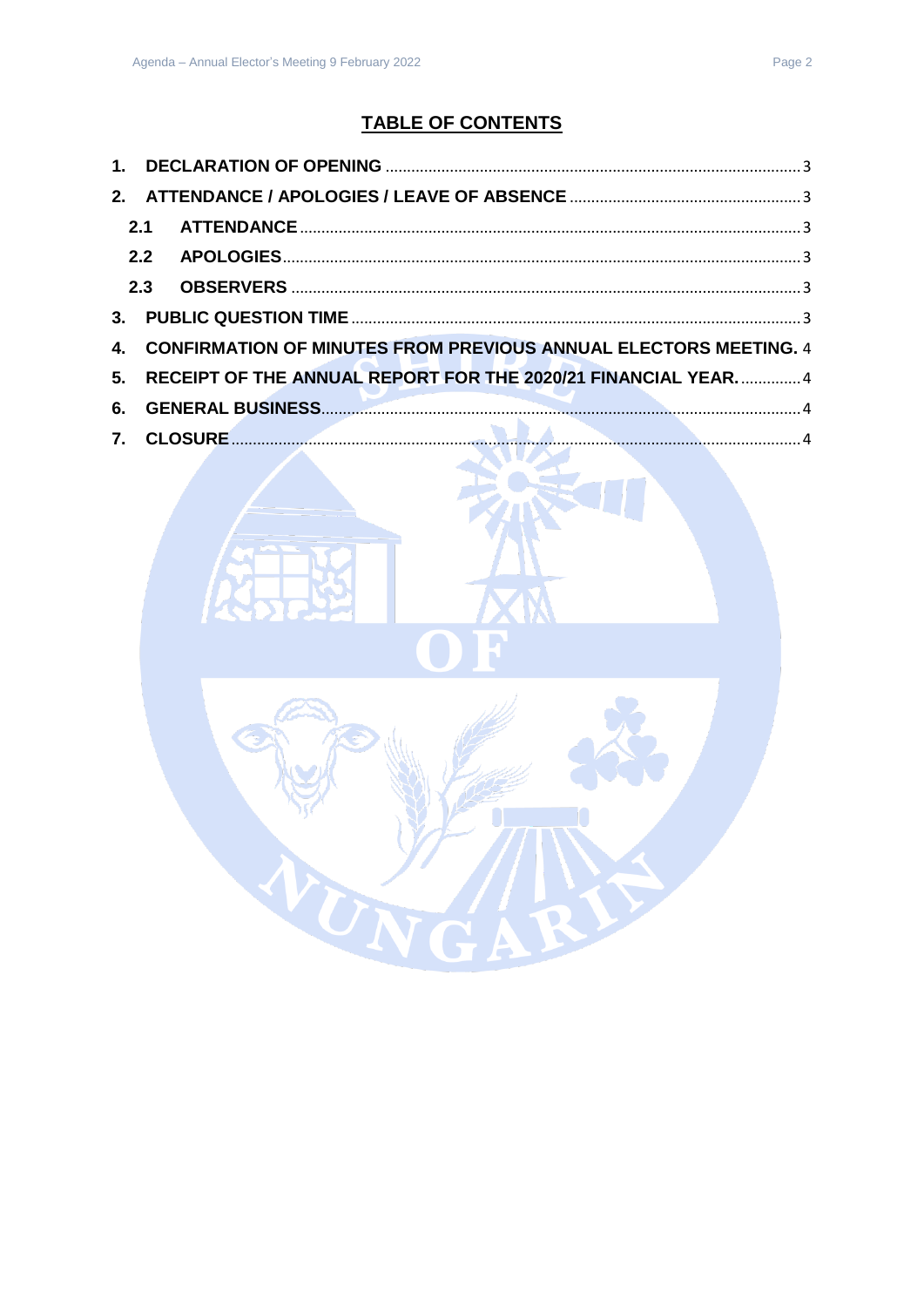### **AGENDA**

#### <span id="page-2-0"></span>**1. DECLARATION OF OPENING**

The Shire President declared the meeting open at 4:30pm.

#### *Affirmation of Civic Duty and Responsibility as read*

*I make this Affirmation in good faith on behalf of Councillors and Officers of the Shire of Nungarin. We collectively declare we will duly, faithfully, honestly and with integrity fulfil the duties of our respective office and positions for all the people in the district according to the best of our judgment and ability.*

#### Acknowledgement of Traditional Custodians

We wish to acknowledge the Traditional Custodians of the land we are meeting on, the Njaki Njaki Nyoongar people, and recognise the contribution of Elders past, present and future.

#### <span id="page-2-2"></span><span id="page-2-1"></span>**2. ATTENDANCE / APOLOGIES / LEAVE OF ABSENCE**

#### **2.1 ATTENDANCE**

Shire President Cr P de Lacy Deputy Shire President Cr G Coumbe Elected Member **Cr RE O'Connell** Elected Member Cr K Dayman Elected Member Cr J Davis Elected Member Cr W Lee Elected Member Cr M Caughey

Chief Executive Officer Mr L Long

#### <span id="page-2-3"></span>**2.2 APOLOGIES**

- Tom O'Connell
- Allison Baker
- David Baker

#### <span id="page-2-4"></span>**2.3 OBSERVERS**

Community Member Tracey Scott

### <span id="page-2-5"></span>**3. PUBLIC QUESTION TIME**

Nil